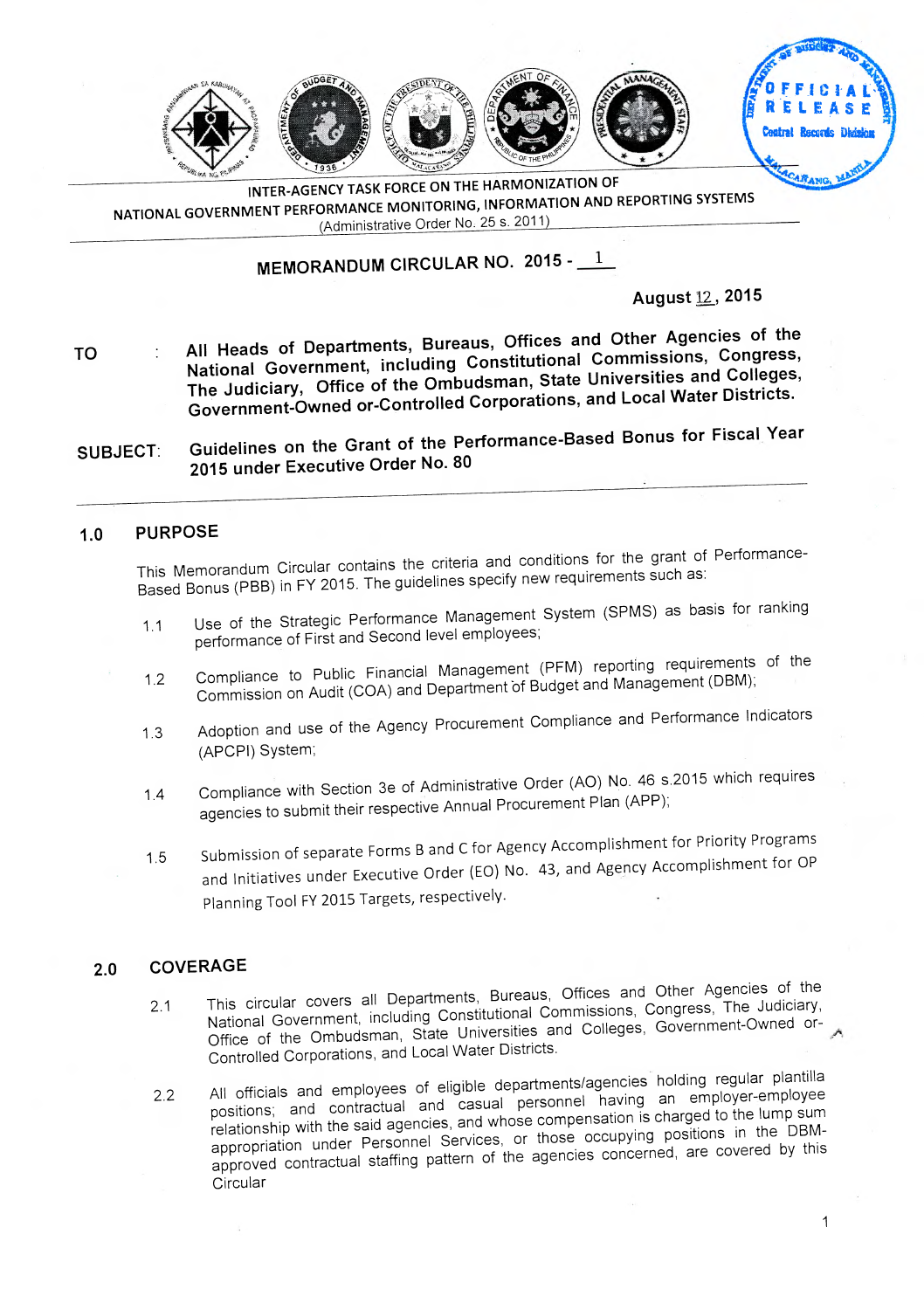- 2.3 The implementation of this circular shall be in close coordination with the following:
	- a. DBM for the Departments and their attached agencies;
	- b. OP-Office of the Executive Secretary(OP-OES) and DBM for the Other Executive Offices, including the OP-attached agencies and Government Owned or Controlled Corporations (GOCCs) covered by DBM;
	- c. The Commission on Higher Education for the State Universities and Colleges;
	- d. The Governance Commission for GOCCs for GOCCs covered by Republic Act No. 10149;
	- e. Local Water Utilities Administration (LWUA) for Local Water Districts (LWDs

### **3.0 ELIGIBILITY CRITERIA**

- 3.1 Each agency must satisfy the following conditions *(see Annex 6 Master List of Agencies):* 
	- a. Achieve at least 90% of each one of the Congress-approved performance targets for the delivery of Major Final Outputs (MF0s) under the Performance Informed Budget (PIB) of the FY 2015 GAA, and the targets for Support to Operations (STO) and General Administration and Support Services (GASS) *(Annex 1 - Form A Department Performance Accomplishment, and Annex 2 - Form Al Details of Bureau/Office Performance Indicators and Accomplishments);* 
		- a.1. For GOCCs under the coverage of DBM without budgetary support, the targets reflected under DBM Form No. 700 in their Corporate Operating Budgets shall be used as basis in assessing their performance and determining eligibility for the Performance-Based Bonus.
		- a.2. GOCCs covered by RA 10149 should achieve a weighted-average score of at least 90% in their respective 2015 Performance Scorecard and comply with the requirements for the Interim Performance Based Bonus of GOCCs specified by GCG;
		- a.3. For LWDs, the MFOs and Pls identified under Memorandum Circular No. 2014-02 dated 29 August 2014, as updated, shall be used as basis in assessing LWD performance and determining their eligibility for the PBB.
	- b. Achieve at least 90% of each one of the priority program/project targets agreed with the President under the five Key Result Areas of Executive Order (EO) No. <sup>43</sup>*(Annex 3 - Form B Key Programs and Projects).* See Annex 7 for the Updated List of Priority Programs and Initiatives (as of March 2015);
	- c. Satisfy 100% of the good governance conditions set by the AO 25 Inter-Agency Task Force (IATF) for FY 2015; and
	- d. Use the CSC-approved SPMS in rating and ranking First and Second Level employees and officials of departments/agencies of the national and local governments (ie. GOCCs with original charters, and State Universities and Colleges) including officials holding managerial and director positions but are not presidential appointees; and Career Executive Service Performance Evaluation System (CESPES) in rating and ranking of Career Executive Service (CES) officials and incumbents of CES positions.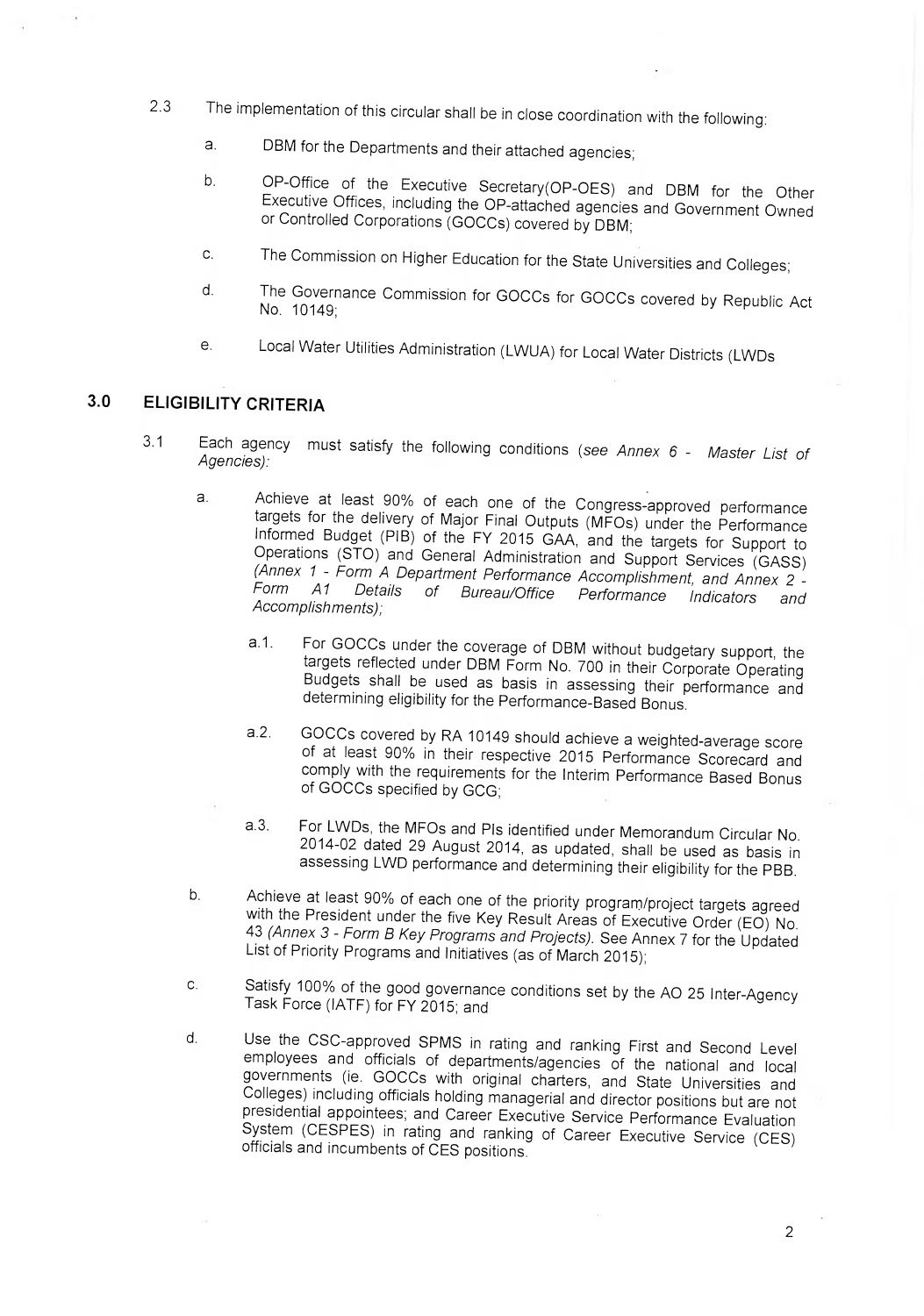3.2 To be eligible for a higher percentage distribution in the ranking of delivery units, the whole Department/Agency must achieve at least 90% of each one of the additional targets of the Secretary/Head of Agency as reflected in the OP Planning Tool Form 1 *(Annex 4 — Form* C *Agency Targets and Accomplishments for Planning Tool Commitments)* and under the Ease of Doing Business targets *(see Annex 8 - List of Agencies with PT and EODB Commitments),* in addition to the criteria in Section 3.1.

### **4.0 FY 2015 PERFORMANCE TARGETS**

- 4.1 All MFO indicators and targets in the FY 2015 Performance-Informed Budget approved by Congress shall be the basis for assessing eligibility for the PBB.
- 4.2 In addition to the STO indicators and targets in the FY 2015 Performance-Informed Budget, Departments/Agencies shall include the following:
	- a. Quality Management System (QMS) for at least one core process certified by any international certifying body approved by the IATF or the submission of an Operations Manual covering selected core processes or areas of operation. *(see Annex 9 - Guideline on Scope of Operations Manual)*
	- b. STO target identified in accordance with the priority of the agency head.
- 4.3 The GASS targets shall be:
	- a. Budget Utilization Rate (BUR), which shall consist of:
		- Obligations BUR computed as obligations against all allotments issued for FY 2015, including those released under the "GAA as a release document" policy; and a.1.
		- a.2. Disbursement BUR which is measured by the ratio of total disbursement (cash and non-cash, excluding personnel services) to total obligations for maintenance and other operating expenses (MOOE) and capital outlays (CO) in FY 2015.
	- b. Compliance to Public Financial Management (PFM) reporting requirements of the COA and DBM in accordance with the prescribed content and period of submission under existing laws, rules and regulations. This includes the following:
		- Budget and Financial Accountability Reports (BFARs) b.1.
		- b.2. Report on Ageing of Cash Advances
		- b.3. COA Financial Reports (Statement of Financial Position; Statement of Financial Performance; Statement of Changes in Net Assets/Equity; Statement of Cash Flows; Statement of Comparison of Budget and Actual Amounts; and Notes to Financial Statements)[per COA Resolution 2014-003].
	- c. Adoption and use of the 2014 Agency Procurement Compliance and Performance Indicators (APCPI) System per GPPB Resolution No. 10-2012, applicable to the agencies who are in the list of trained agencies for APCPI *(See Annex 6- Master List of Agencies).*
	- d. Submission of agency Annual Procurement Plan (APP) based on the approved budget in the GAA to the Government Procurement Policy Board (GPPB) and its Technical Support Office (TSO), as prescribed by Section 3e of AO No. 46 s.2015.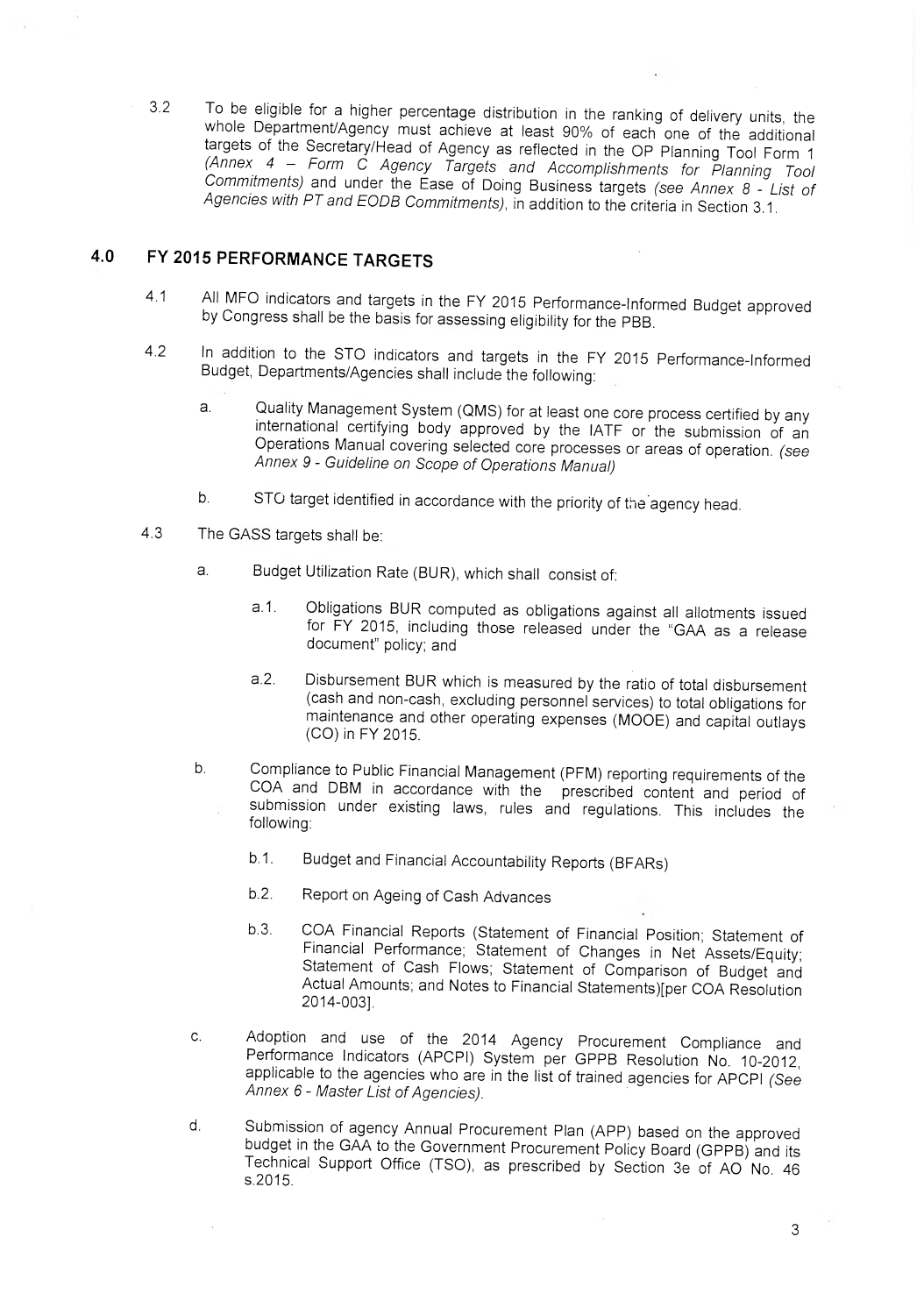Agencies should send a scanned copy of the APP to GPPB-TSO's email: monitoring@gppb.gov.ph, instead of an Excel file or hard copy.

- 4.4 Priority program/project targets agreed with the President under the five (5) KRAs of E0 No. 43.
- 4.5 Commitments of the Department Secretary/Head of Agency approved by the President/Office of the Cabinet Secretary as reflected in the OP Planning Tool for FY 2015 and Ease of Doing Business targets set by the National Competitive Council (NCC), which shall be treated as over and above the Congress-approved PIB/GAA targets.
- 4.6 In case a department/agency is assessed to have deficiencies in meeting its performance commitments, the Department Secretary or Head of Agency may request for re-evaluation of their compliance status and submit the justification/s to warrant a reconsideration of the initial assessment results. For the purpose of re-evaluation, justifiable reasons are factors that are considered outside of the control of the agency.

#### **5.0 GOOD GOVERNANCE CONDITIONS**

- 5.1 For FY 2015, the IATF has set three (3) good governance conditions based on the performance drivers of the Results-Based Performance Management System (RBPMS):
	- a. Maintain/Update the Agency Transparency Seal;
	- b. Maintain/Update the PhilGEPS posting; and
	- c. Maintain/Update the Citizen's or Service Charter or its equivalent;
- 5.2 Agency Transparency Seal page should be accessible by clicking on the TS logo on the Home page. Agency Transparency Seal should contain the following documents:
	- a. Agency mandate, vision, mission and list of officials
	- b. Quarterly and Annual Financial Reports
		- b.1 For NGAs/SUCs
			- b.1.1 FY 2013 to FY 2015 FAR No. 1: SAAOBDB
			- b.1.2 FY 2013 to FY 2015 Summary Report on Disbursements<br>b.1.3 FY 2013 to FY 2015 BAR No.1 Quarterly Physical B
			- FY 2013 to FY 2015 BAR No.1 Quarterly Physical Report of Operations/Physical Plan
		- b.2 For GOCCs and LWDs<br>b.2.1 FY 2013 to FY FY 2013 to FY 2015 Annual Reports
	- c. DBM-Approved Budget and Targets for FY 2015
	- d. Programs, Projects, and Activities, Beneficiaries, and Status of Implementation for FY 2015. If this portion is not applicable, agencies should indicate "not applicable" (NA).
	- e. Annual procurement plan (APP) FY 2015
- 5.3 Agency Transparency Seal should include the posting of the agency's i) system of ranking delivery units and individuals; and ii) Quality Management Certificate from an international certifying body or the agency Operations Manual whichever is applicable as indicated in Section 4.2.a of this Circular.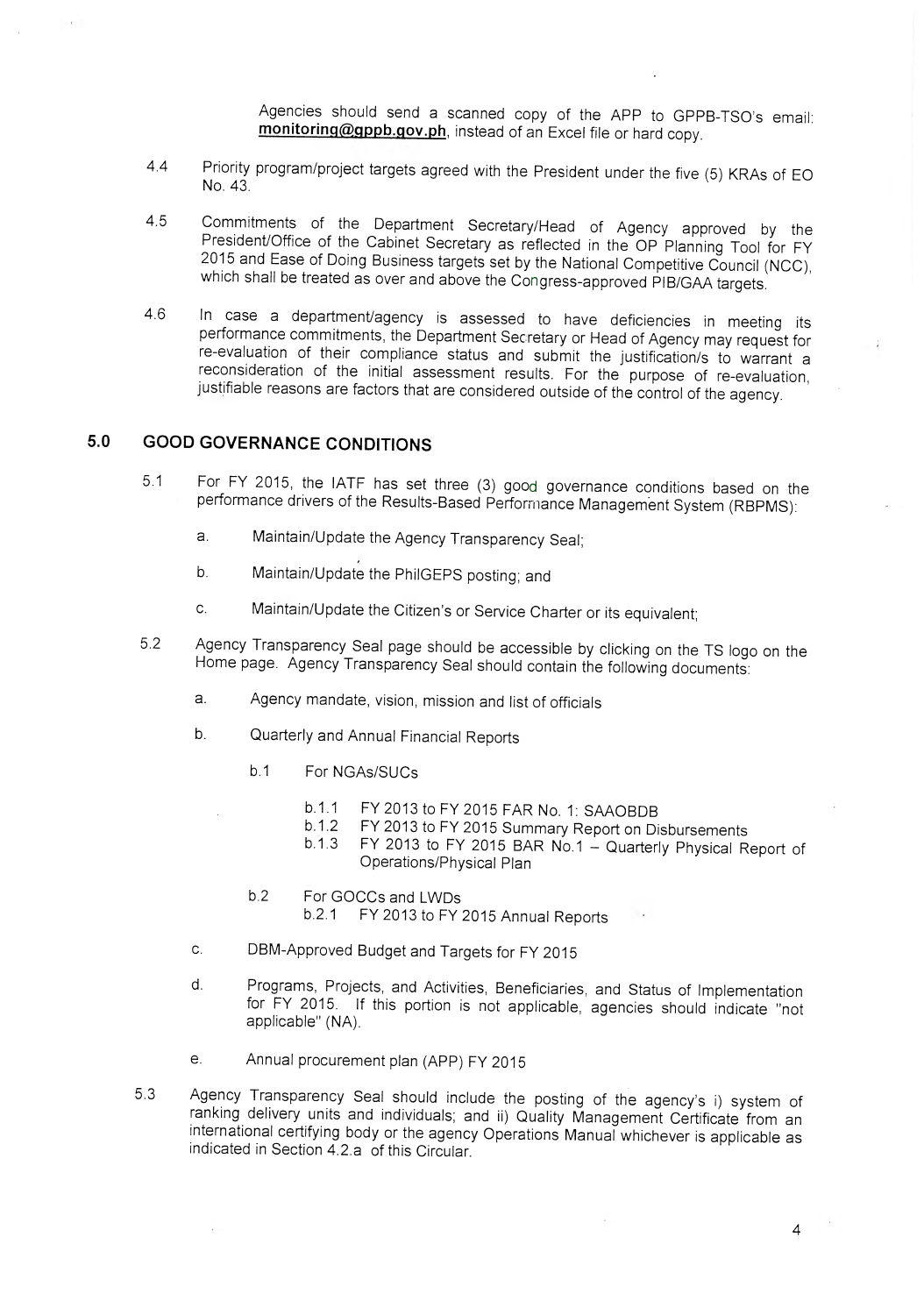- 5.4 The system of ranking delivery units and individuals should be posted in the agency transparency seal and disseminated to employees not later than October 30, 2015.(See *Annex 10- Guideline on Transparency Seal)*
- 5.5 To submit the Certificate of Compliance with PhilGEPS, see Annex 11 Guideline on PhilGEPS.
- 5.6 A pre-assessment of agency compliance with the Good Governance Conditions and other PBB requirements shall be conducted starting October 1, 2015.

### **6.0 ELIGIBILITY OF INDIVIDUALS**

- 6.1 The eligibility of Department Secretaries, Heads of Other Executive Offices, Chairpersons and Commissioners of Constitutional Offices, and non-ex-officio heads of GOCCs covered by DBM shall be based on the eligibility of the respective department/agency. Their PBB rate shall be fixed at P35,000 for FY 2015.
- 6.2 Non-ex officio Board Members of GOCCs covered by DBM may be eligible subject to the following conditions:
	- a. 90% attendance to duly called board meetings and committee meetings as certified by the Board Secretary;
	- b. Nine (9) months aggregate service as Members of the Board; and
	- c. Submission of FY 2015 Corporate Operating Budget (COB) to DBM within the set deadline.
- 6.3 The eligibility of SUC Presidents will be based on CHED Memo Order No. 4 s. 2015.
- 6.4 Employees belonging to the First and Second Levels should receive a rating of at least "Satisfactory" based on the agency's CSC-approved Strategic Performance Management System (SPMS).
- 6.5 Third Level officials should receive a rating of at least "Very Satisfactory" under the CESPES. CESPES covers all incumbents of CES positions in various agencies of the national government including GOCCs with original charters, for an uninterrupted period of at least three (3) months. Payment of the PBB to Third Level officials shall be contingent on the release of results of the CESPES.
- 6.6 Other officials performing managerial and executive functions who are not presidential appointees are covered by the agency's CSC-approved SPMS and should receive a rating of at least "Satisfactory".
- 6.7 Personnel on detail to another government agency for six (6) months or more shall be included in the ranking of employees in the recipient agency that rated his/her performance. Payment of the PBB shall come from the mother agency.
- 6.8 Personnel who transferred from one government agency to another agency shall be rated and ranked by the agency where he/she served the longest. If equal months were served for each agency, he/she will be included in the recipient agency.
- 6.9 An employee who has rendered a minimum of nine (9) months of service during the fiscal year and with a performance rating in accordance with items 6.4 and 6.5 hereof may be eligible to the full grant of the PBB.
- 6.10 An employee who rendered a minimum of three (3) months but less than nine (9) months of service and with the required performance rating shall be eligible for the grant of PBB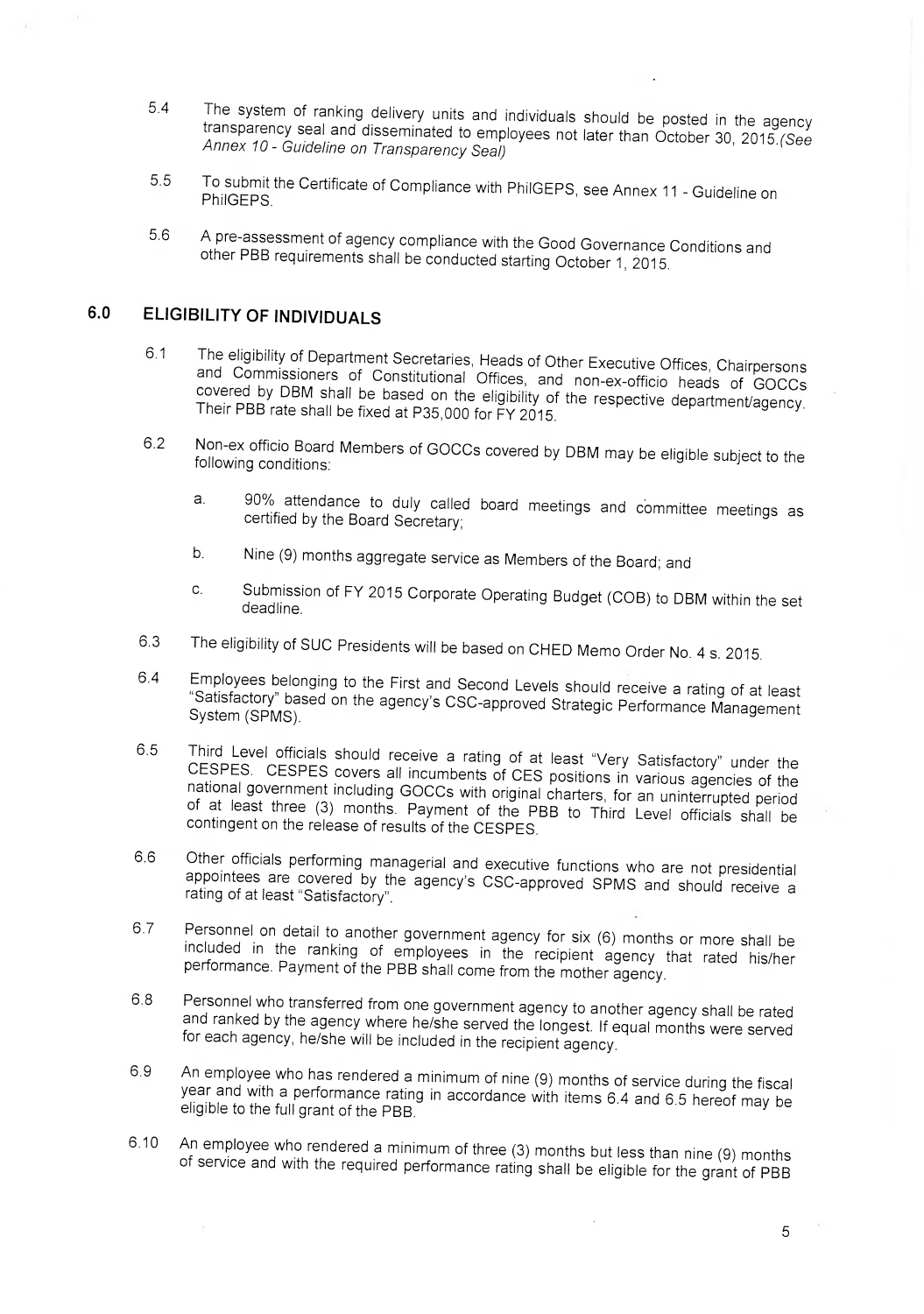on a pro-rata basis. The PBB of employees shall be pro-rated corresponding to the actual length of service rendered, as follows:

| Length of Service               | % of PBB |
|---------------------------------|----------|
| 8 months but less than 9 months | 90%      |
| 7 months but less than 8 months | 80%      |
| 6 months but less than 7 months | 70%      |
| 5 months but less than 6 months | 60%      |
| 4 months but less than 5 months | 50%      |
| 3 months but less than 4 months | 40%      |

The following are the valid reasons for an employee who may not meet the nine-month actual service requirement to be considered for PBB on a pro-rata basis:

- a. Being a newly hired employee;
- b. Retirement;
- c. Resignation;
- d. Rehabilitation Leave;
- e. Maternity Leave and/or Paternity Leave;
- f. Vacation or Sick Leave with or without pay;
- g. Scholarship/Study Leave;
- h. Sabbatical Leave
- 6.11 An employee who is on vacation or sick leave, with or without pay for the entire year, is not eligible to the grant of the PBB.
- 6.12 Personnel found guilty of administrative and/or criminal cases filed against them and meted penalty in FY 2015 shall not be entitled to the PBB. If the penalty meted out is only a reprimand, such penalty shall not cause the disqualification to the PBB.
- 6.13 Officials and employees who failed to submit the 2014 SALN as prescribed in the rules provided under CSC Memorandum Circular No. 3 (s.2015), shall not be entitled to the FY 2015. PBB.
- 6.14 Officials and employees who failed to liquidate Cash Advances received in FY 2015 within the reglementary period as required by the COA shall not be entitled to the FY 2015 PBB.
- 6.15 Agency heads should ensure that officials and employees covered by RA 6713 submitted their 2014 SALN to the respective SALN repository agencies as prescribed in the rules provided under CSC Memorandum Circular No. 3 (s.2015) and also liquidated FY 2015 Cash Advances, as this will be a basis for the release of FY 2015 PBB to individuals.

## **7.0 RANKING OF DELIVERY UNITS AND INDIVIDUALS**

7.1 Agencies and their corresponding offices/delivery units that meet the criteria and conditions in Section 3.1 are eligible to the PBB for FY 2015. Bureaus, offices or delivery units eligible to the PBB shall be forced ranked according to the following categories:

| Ranking | <b>Performance Category</b> |
|---------|-----------------------------|
|---------|-----------------------------|

Top 10% Best Bureau/Office/Delivery Unit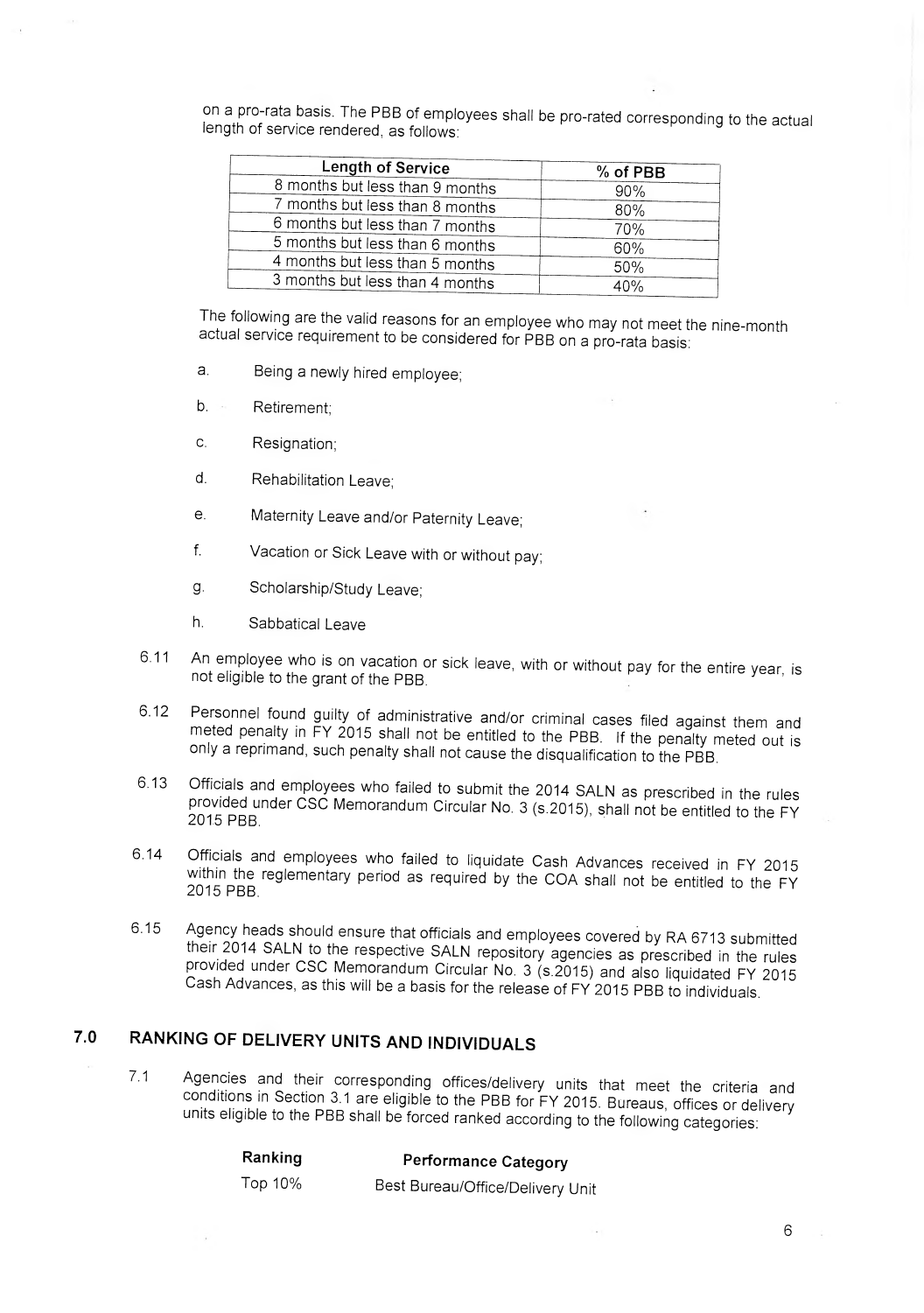| Ranking  | <b>Performance Category</b>        |  |
|----------|------------------------------------|--|
| Next 25% | Better Bureau/Office/Delivery Unit |  |
| Next 65% | Good Bureau/Office/Delivery Unit   |  |

7.2 Agencies that meet at least 90% of each one of the FY 2015 targets of the Secretary/Head of Agency other than those in the Congress approved PIB as reflected in the OP Planning Tool commitments for FY 2015 and under the Ease of Doing Business targets, in addition to the criteria and conditions in Section 3.1, shall force rank the offices/delivery units eligible to the PBB according to the following categories:

| Ranking  | <b>Performance Category</b>        |  |
|----------|------------------------------------|--|
| Top 15%  | Best Bureau/Office/Delivery Unit   |  |
| Next 30% | Better Bureau/Office/Delivery Unit |  |
| Next 55% | Good Bureau/Office/Delivery Unit   |  |

- 7.3 To facilitate the ranking of delivery units, agencies should consider similarities of task and responsibilities to determine the most appropriate grouping or clustering of delivery units and individuals for purposes of evaluating and ranking group and individual performance.
- 7.4 Only the personnel belonging to eligible bureaus, offices or delivery units are qualified for the PBB.
- 7.5 Officials and employees of bureaus, offices or delivery units that qualified for the PBB, based on the criteria and conditions set in Sections 7.1 and 7.2, shall be forced ranked subject to the estimated budget ceiling per agency for FY 2015 PBB.

### **For the best bureau, office or delivery unit:**

| Ranking  | Individual Performance Category |
|----------|---------------------------------|
| Top 20%  | Best Performer                  |
| Next 35% | Better Performer                |
| Next 45% | Good Performer                  |

### **For the better bureau, office or delivery unit:**

| Ranking         | Individual Performance Category |
|-----------------|---------------------------------|
| Top 15%         | Best Performer                  |
| <b>Next 30%</b> | Better Performer                |
| Next 55%        | Good Performer                  |

#### **For the good bureau, office or delivery unit:**

| Ranking  | Individual Performance Category |
|----------|---------------------------------|
| Top 10%  | Best Performer                  |
| Next 25% | Better Performer                |
| Next 65% | Good Performer                  |

- 7.6 Eligibility of attached agencies is no longer dependent on the eligibility of the entire department/agency. Payout to attached agencies will be given separately in case one of them is not eligible.
- 7.7 Officials belonging to the Third Level who receive "Satisfactory" rating under the CESPES, and employees belonging to the First and Second Levels who receive a "Below Satisfactory" rating under the CSC-approved SPMS shall **not** be eligible to the PBB.
- 7.8 The resulting ranking of offices/delivery units and the personnel therein shall be indicated in Form 1.0 *(Annex 5).*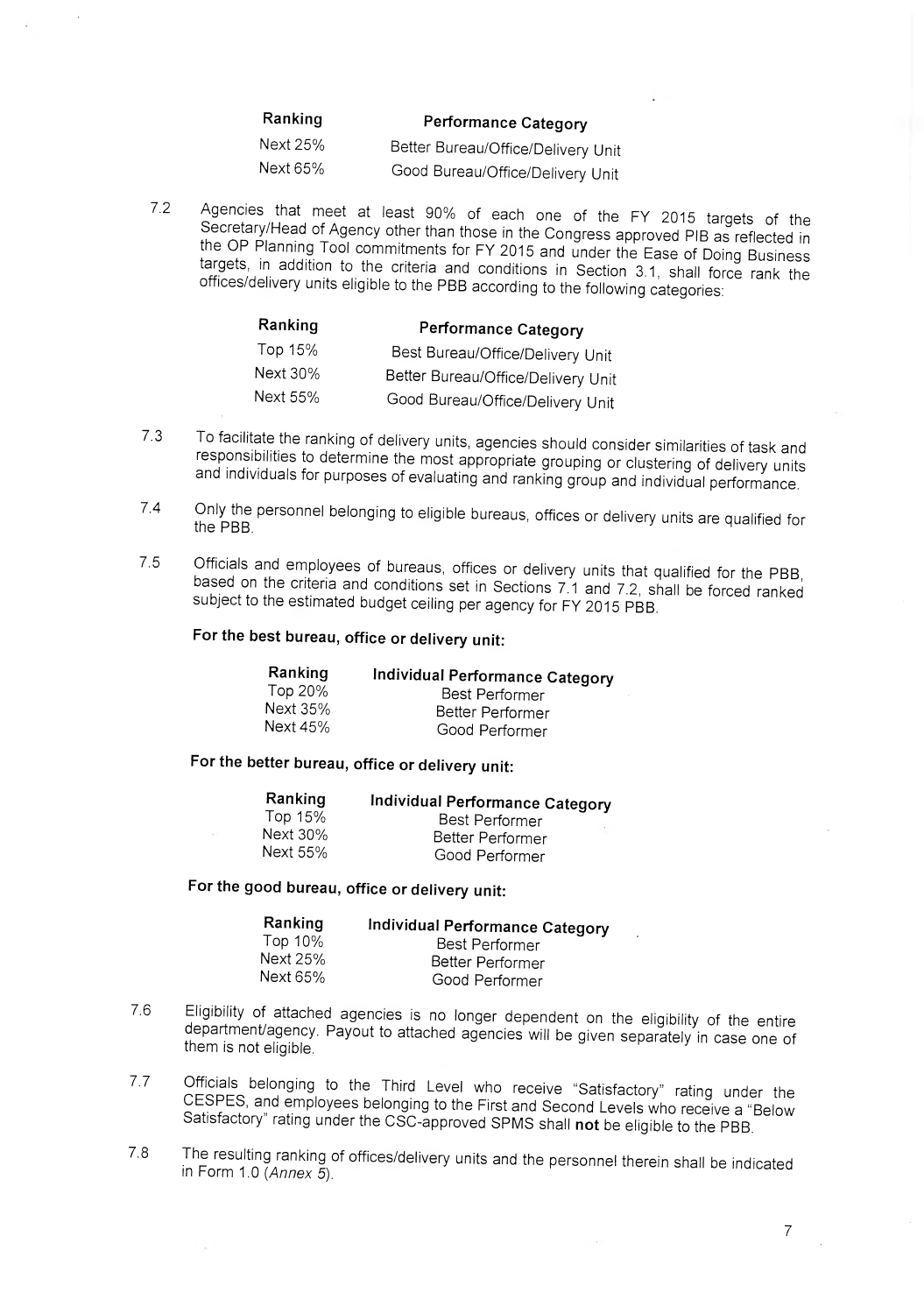7.9 The GCG and LWUA shall issue pertinent guidelines on the ranking of delivery units and individuals for GOCCs covered by GCG and LWDs, respectively.

### **8.0 SUBMISSION OF REPORTS**

- 8.1 Submit duly completed and signed forms and reports to the IATF (two hard copies and ecopy of Forms A, A-1, B, C, and other supporting documents) through the AO 25 Secretariat, which shall endorse copies to the oversight/validating agencies for<br>review/evaluation. All forms and reports should be sizend by agency to All forms and reports should be signed by agency head or the officially designated 010.
- 8.2 COA financial reports including the Report on Ageing of Cash Advances shall be submitted directly to COA in accordance with the mandated period of submission. COA will provide the IATF the list of agencies that complied with this condition.
	- a. To be eligible, the agency must be able to submit the FY 2014 financial reports not later than March 31, 2015. Large Agencies are given consideration until April 30, 2015.
	- b. Meanwhile, agencies must submit to COA the Report on Ageing of Cash Advance with a cut-off date of November 15, 2015 to the respective resident Auditors on or before December 1, 2015. Upon validation, the Resident COA Auditor will be responsible to forward the validated Report on Ageing of Cash Advances to their respective Supervising Auditor/Cluster Director for proper transmittal to Risk Management and Budget Office in the COA Head Office.
- 8.3 DBM financial reports including BFARs shall be submitted directly to DBM.
- 8.4 Agencies should directly submit to PhilGEPS e-copies of duly accomplished Certificate of Compliance (CoC) on December 1, 2015 signed by the HOPE and BAC Chair thru pbb@philgeps.gov.ph.

For those with attached agencies/regional field office:

- a. The heads of attached agencies through their respective BAC offices should prepare a separate PhilGEPS CoC.
- b. The mother agency should submit the consolidated e-copies of PhilGEPS CoCs.
- c. The PhilGEPS CoC should cover transactions from November 16, 2014 to November 15, 2015.
- Incomplete and non-submission of PhilGEPS CoC will be considered as nond. compliance.
- 8.5 For the Transparency Seal and ARTA, certification of compliance is no longer necessary since the concerned oversight agency shall be conducting random validation based on the agreed monitoring schedule.
- 8.6 Departments/Agencies should submit FY 2015 accomplishments using Forms A, A-1 and B/C and Form 1.0 on or before January 15, 2016.
- 8.7 The Department of Education shall submit its accomplishments with April 1, 2016 cut-off date on or before April 18, 2016.
- 8.8 The IATF shall conduct spot-checks to validate claims and certifications made by departments/agencies.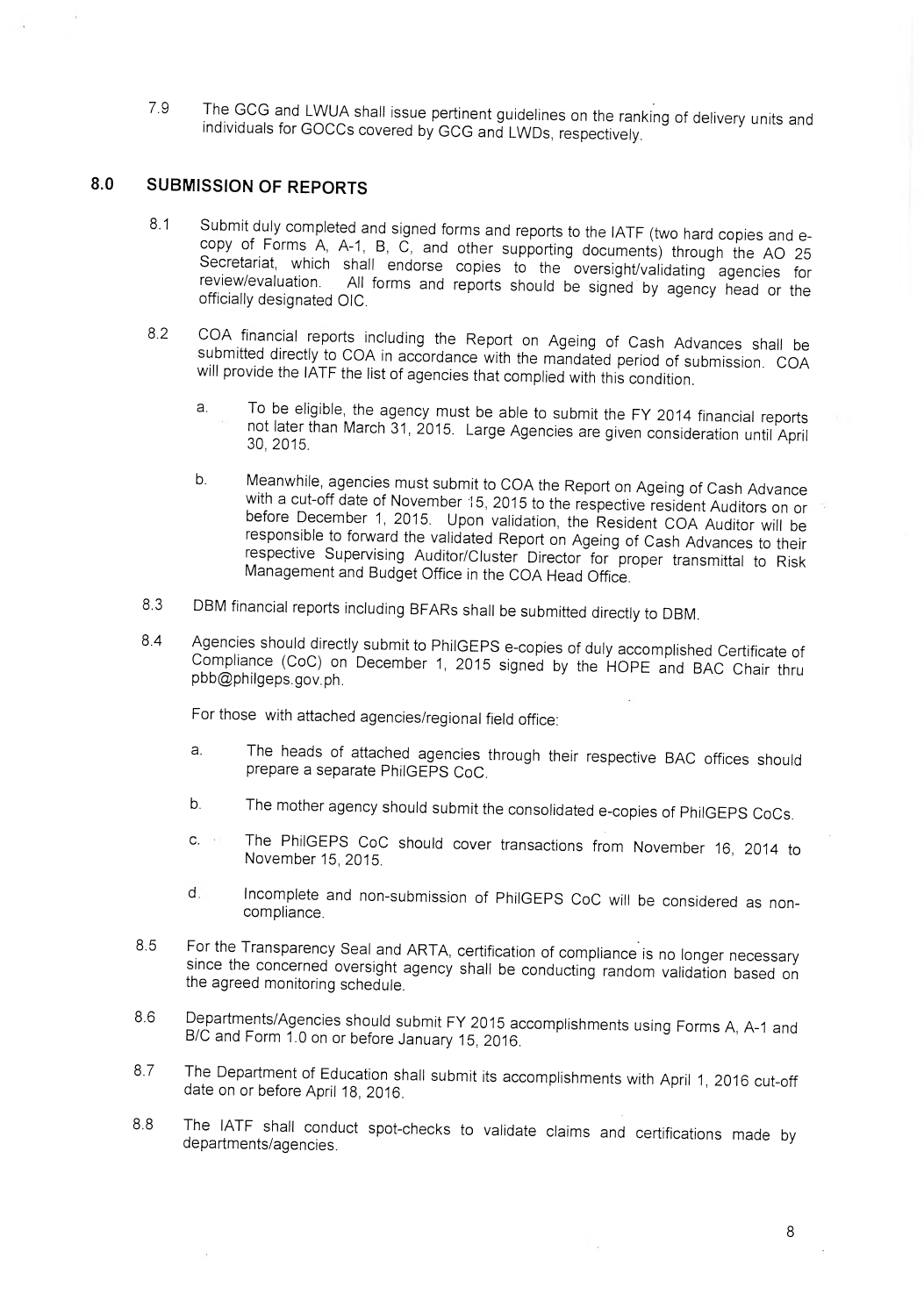## **9.0 COMPLIANCE VALIDATION**

 $\sim$   $\sim$ 

As with the previous cycles of the PBB, the following oversight agencies are tasked to conduct the validation of the PBB requirement;

| <b>PBB Requirement</b>                                                                                                                                                                                                                | <b>VALIDATING AGENCY</b>                                                                                                                                       |
|---------------------------------------------------------------------------------------------------------------------------------------------------------------------------------------------------------------------------------------|----------------------------------------------------------------------------------------------------------------------------------------------------------------|
| Transparency Seal                                                                                                                                                                                                                     | DBM-OCIO                                                                                                                                                       |
| PhilGEPS Posting                                                                                                                                                                                                                      | <b>PhilGEPS</b>                                                                                                                                                |
| Citizen's Charter                                                                                                                                                                                                                     | CSC                                                                                                                                                            |
| Submission of SALN of employees                                                                                                                                                                                                       | Office<br>of<br>the President,<br>Office<br>of<br>the<br>Ombudsman and CSC.<br>Note: The SALN validating agencies shall<br>provide the list of SALN non-filers |
| MFO- Physical Accomplishments of<br>Departments<br><b>OEOs</b><br>GOCCs covered by DBM<br>$\bullet$<br>GOCCs covered by RA 10149<br><b>SUCs</b><br>LWDs<br>$\bullet$<br>STO - accomplishment                                          | DBM - BMB A, B, C, D and E<br>OP-OES<br>DBM-BMB F and OP-OES<br>GCG<br>CHED and DBM-ROs<br>DBM-BMB F and LWUA                                                  |
| QMS Certification / Operations Manual<br>STO identified by agency head<br>$\bullet$                                                                                                                                                   | GQMC<br>DBM - BMB A, B, C, D, E and F; OP-OES;<br>CHED; LWUA                                                                                                   |
| <b>GASS</b><br>BUR of Departments, OEOs and GOCCs<br>$\bullet$<br>covered by DBM<br><b>BUR of SUCs</b><br>٠<br>Public Financial Management Reports<br>٠<br>Submission of Financial Statements,<br>٠<br>Ageing of Cash Advances Report | $DBM - BMB A$ , B, C, D, E and F<br><b>DBM Regional Offices</b><br><b>DBM</b><br><b>COA</b>                                                                    |
| <b>BFARs</b><br><b>APCPI</b><br>Submission of APP<br>Priority Program Accomplishments                                                                                                                                                 | DBM and COA<br>GPPB-TSO<br>GPPB-TSO<br><b>PMS</b>                                                                                                              |
| OP Planning Tool Accomplishments                                                                                                                                                                                                      | OP-OCS                                                                                                                                                         |
| <b>EODB Accomplishments</b>                                                                                                                                                                                                           | <b>NCC</b>                                                                                                                                                     |
| Agency Rating and Ranking Report<br>Departments<br>$\bullet$<br><b>OEOs</b><br>GOCCs covered by DBM<br>GOCCs covered by RA 10149<br><b>SUCs</b><br>LWDs                                                                               | DBM-OPCCB<br>DBM-OPCCB and DBM-NCR<br>DBM $BMB-F$<br>GCG<br>DBM-RO<br>LWUA and DBM BMB-F                                                                       |

### **10.0 EFFECTS OF NON-COMPLIANCE**

- 10.1 For FY 2015 agencies that are unable to comply with all the good governance conditions shall be considered ineligible for the PBB FY 2015.
- 10.2 Upon determination, after due process by the oversight agency, of misrepresentation in the submitted reports for the PBB, commission of fraud in the payment of the PBB and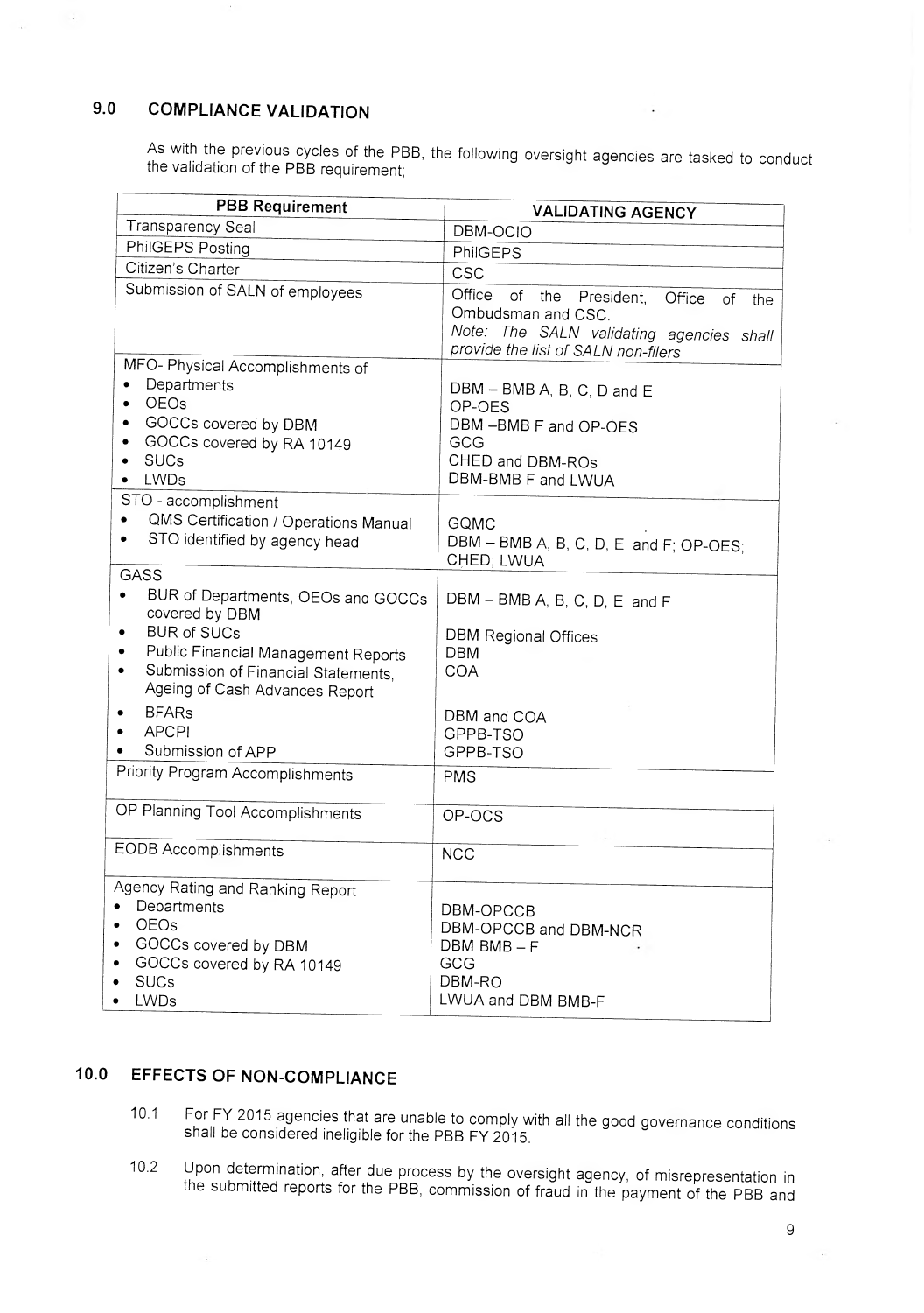violation of the provisions of these Guidelines, a Department/Agency shall be disqualified from the PBB in the succeeding year of its implementation. Moreover, the CSC or Ombudsman shall file the appropriate administrative case.

10.3 Agencies that are found to evenly distribute PBB among employees, shall be warned and investigated by the IATF. If found guilty, the Task Force has the right to withhold bonuses of these agencies.

### **11.0 FEEDBACK AND CHANGE MANAGEMENT**

- 11.1 Department Secretaries/Head of Agencies with the support of their Performance Management Groups (PMGs) shall develop and implement an internal communications strategy on PBIS, and fulfill the following:
	- a. Engage their respective employees in understanding the PBIS, the performance targets of their respective departments/agencies, as well as the services and outputs that they will need to deliver in order to meet these targets.
	- b. Disseminate the performance targets and accomplishments of their departments/agencies to their employees through the intranet and other means, as well as publish these on their respective websites for the public's information.
	- c. Set up a Help Desk to respond to queries and comments on the targets and accomplishments of their departments/agencies. The Help Desk may be a facility that is embedded in the respective websites of departments/agencies.
	- $d_{-}$ Set up a Complaints Mechanism to respond to the PBIS-related issues and concerns raised by officials and employees of their respective departments/agencies. Such may be incorporated in the functions of their Grievance Committee.
- 11.2 The Department Secretary/Head of Agency shall designate a senior official who shall serve as a PBB focal person. The offices responsible for the performance management may be tasked to provide secretariat support to the PMG and to recommend strategies to instill a culture of performance within the department/agency.

#### **12.0 INFORMATION AND COMMUNICATION**

- 12.1 The Department Secretary/Head of Agency shall confirm with the IATF the name, position and contact details (e-mail, landline, facsimile, cellular phone) of the senior officials designated as the PBB focal person and the spokesperson, respectively.
- 12.2 Departments/Agencies should strengthen their communications strategy and ensure transparency and accountability in the implementation of the PBB.
- 12.3 The IATF shall maintain the following communication channels:
	- a. AO 25 Secretariat at <u>ao25 secretariat@dap.edu.ph</u><br>b. PBIS Info Board
	-
	- c. RPBPMS website www.dap.edu.ph/rbpms
	-
	- d. PCDSPO e-mail at <u>pbb@gov.ph</u><br>e. Text hotline (Smart: +63920.498.9121)
	- f. Facebook (www.facebook.com/PBBsecretariat)
	- g. Twitter: @pbbsecretariat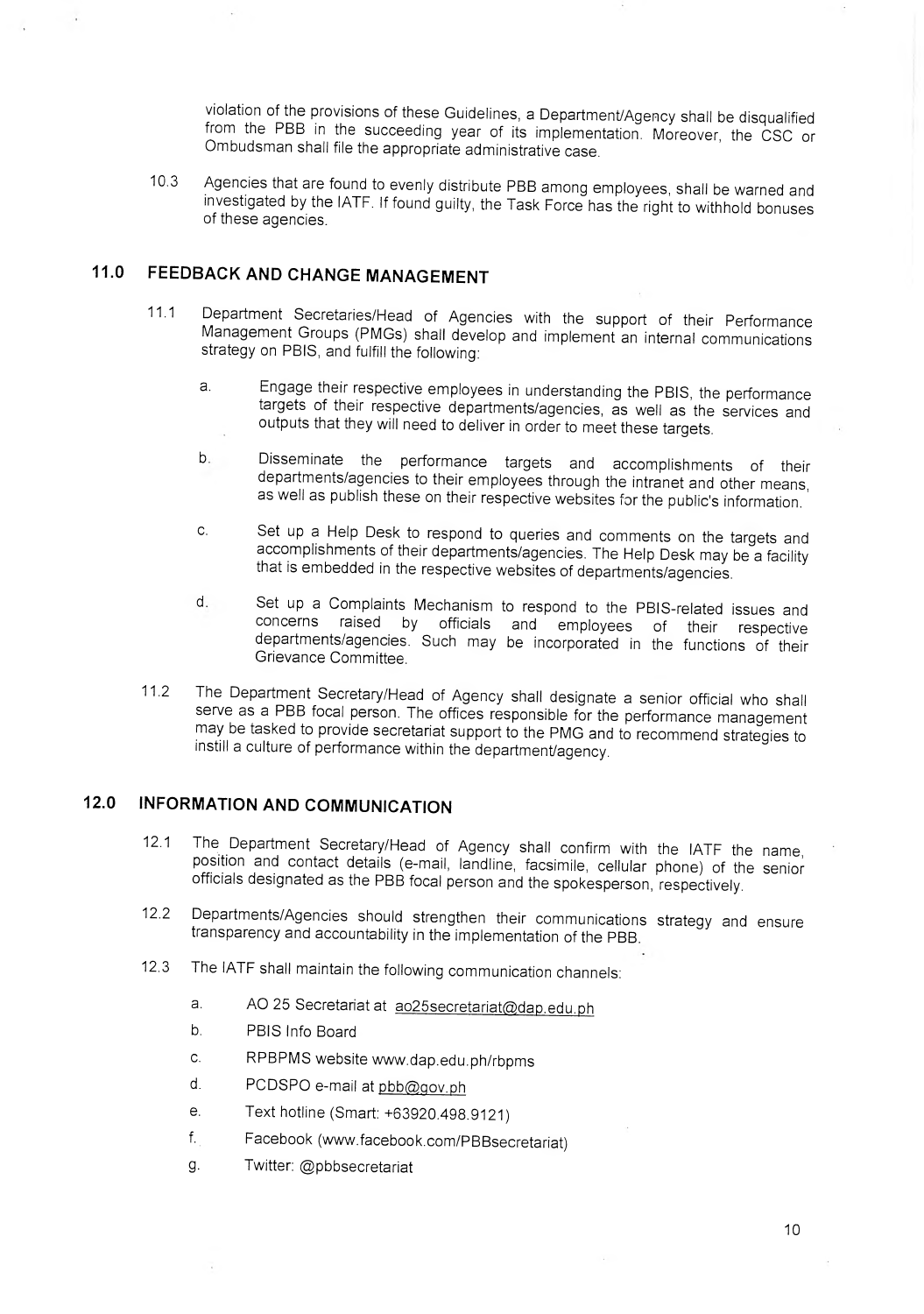## **13.0 TIMELINE FOR FY 2015 IMPLEMENTATION**

| <b>Activity</b>                                                                                                                                                                                                                                                            | Deadline                                                              |
|----------------------------------------------------------------------------------------------------------------------------------------------------------------------------------------------------------------------------------------------------------------------------|-----------------------------------------------------------------------|
| Submission of FY 2014 Financial Reports to COA<br>Submission of FY 2014 Financial Reports to COA                                                                                                                                                                           | On or before March 31, 2015                                           |
| (for Big Agencies)                                                                                                                                                                                                                                                         | On or before April 30, 2015                                           |
| Posting of Agency system of ranking delivery units<br>and individuals                                                                                                                                                                                                      | On or before October 30, 2015                                         |
| Submission of Report on Ageing of Cash Advance<br>Liquidation (with November 15, 2015 as cut-off)                                                                                                                                                                          | On or before December 1, 2015                                         |
| Submission of Certificate of Compliance with<br>PhilGEPS (with November 15, 2015 as cut-off)                                                                                                                                                                               | On or before December 1, 2015                                         |
| Note: Certificate of Compliance for Transparency Seal and Citizen's Charter will not be submitted to DBM-<br>OCIO and CSC) Pre-Assessment will be conducted by the validating agencies starting October 1, 2015.<br>Agencies should ensure compliance to the requirements. |                                                                       |
| Submission of accomplishments using Forms A,<br>A1, B, C, and Form 1.0 (see Annexes 1, 2, 3, 4, 5)<br>a. With December 31, 2015 as cut-off date<br>b. With April 1, 2016 as cut-off date<br>(FOR DEPED ONLY)                                                               | On or before January 15, 2016<br>On or before April 18, 2016          |
| Submission of BFARs to COA and DBM                                                                                                                                                                                                                                         | 30 Days or one month after the end of quarter                         |
| Submission of APCPI Self Assessment                                                                                                                                                                                                                                        | On or before December 1, 2015                                         |
| Submission of APP                                                                                                                                                                                                                                                          | Within the first month of the year until before<br>end of April 2015. |
| Validation of QMS Certification/Operations Manual<br>Submission                                                                                                                                                                                                            | On or before January 15, 2016                                         |
| Validating of 2 <sup>nd</sup> STO Indicator as identified by<br>head of agency                                                                                                                                                                                             | On or before January 15, 2016                                         |

## **14. APPLICABILITY TO THE CONSTITUTIONAL BODIES, LEGISLATIVE AND JUDICIAL BRANCHES AND LOCAL GOVERNMENT UNITS (LGUs)**

Congress, The Judiciary, Constitutional Commissions, and the Office of the Ombudsman are encouraged to follow these guidelines to be eligible to the Performance-Based Bonus.

LGUs may also participate in FY 2015 PBB. The Department of the Interior and Local Government (D1LG), in coordination with the A025 Technical Working Group, shall craft the Guidelines on the Grant of FY 2015 PBB for LGUs and oversee the implementation of the PBB in LGUs.

#### **15. EFFECTIVITY**

This Circular shall take effect immediately.

 $\overline{\phantom{a}}$ 7 **FLORENCIO B. ABAD**  Secretary, Department of Budget and Management and Chairman, AO 25 Inter-Agency<sub>z</sub>Task Force

11